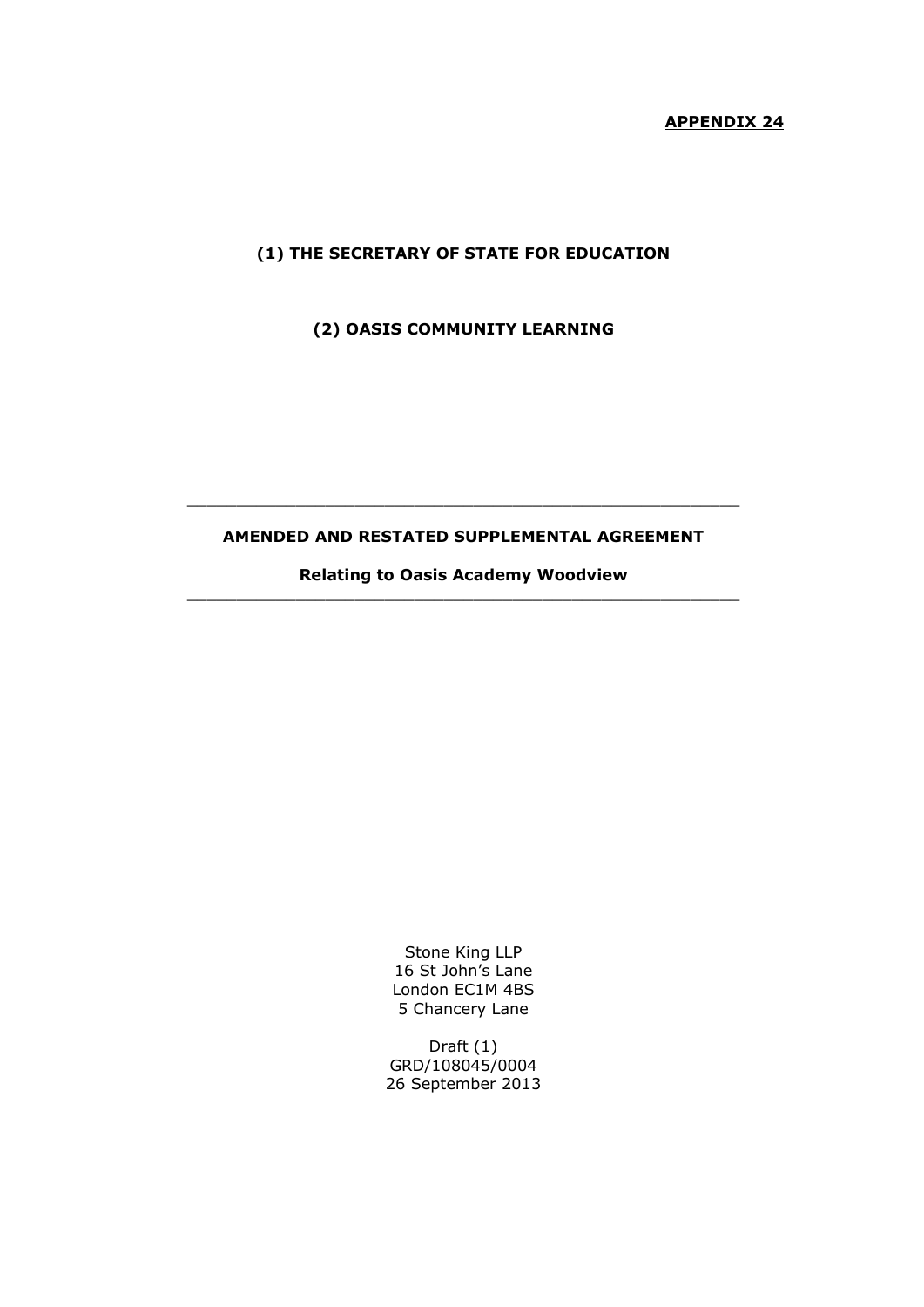### **THIS AGREEMENT is made**

### **BETWEEN**

# **(1) THE SECRETARY OF STATE FOR EDUCATION; and**

# **(2) OASIS COMMUNITY LEARNING** ("the Company")

**IS SUPPLEMENTAL TO THE MASTER FUNDING AGREEMENT** made between the Secretary of State for Education and Skills and the Company dated 15 March 2007 (the "Master Agreement" which expression shall refer to the Master Agreement as amended and restated pursuant to an Amendment and Restatement Agreement dated 2013).

# **1 DEFINITIONS AND INTERPRETATION**

- 1.1 Except as expressly provided in this Agreement words and expressions defined in the Master Agreement shall have the same meanings in this Agreement as were ascribed to them in the Master Agreement.
- 1.2 In this Agreement the following words and expressions shall have the following meanings:

"the Academy" means Oasis Academy Woodview;

"the Land" means the publicly funded land (including for the avoidance of doubt all buildings, structures, landscaping and other erections) situated at and known as Woodview Primary School, Woodview Drive, Edgbaston, Birmingham, B15 2HU;

1.3 Reference in this Agreement to clauses and Annexes shall, unless otherwise stated, be to clauses and annexes of this Agreement.

### **2 THE ACADEMY**

- 2.1 The Company will establish and maintain, and carry on or provide for the carrying on of the Academy in accordance with the Master Agreement and this Agreement.
- 2.2 The Academy in a Sponsored Academy.
- 2.3 The curriculum provided by the Academy to pupils up to the age of 11 shall be broad and balanced.
- 2.4 The requirements for the admission of pupils to the Academy are set out at Annex 1.

### **ACADEMY OPENING DATE**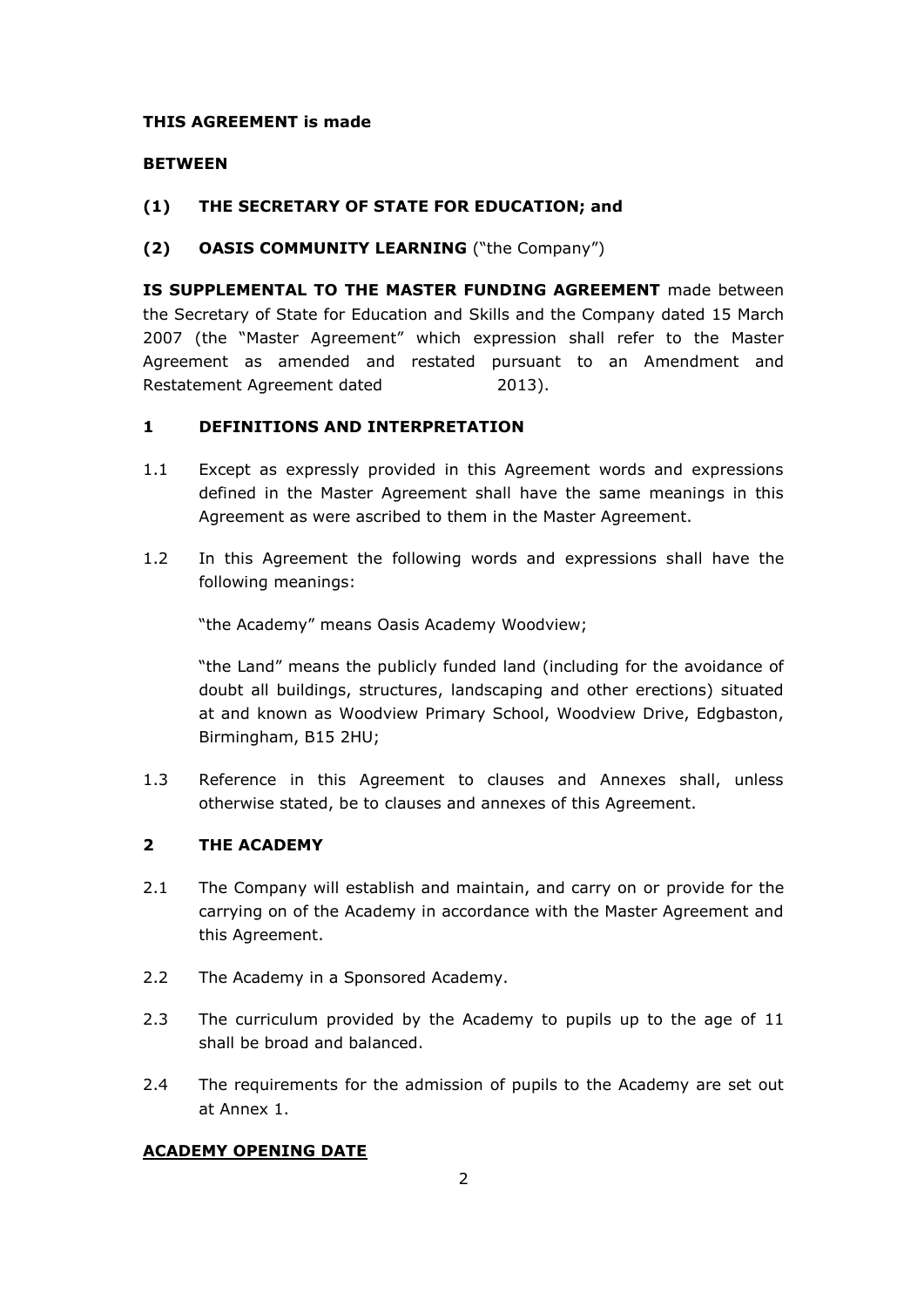- 2.5 The Academy opened as a school on 1 February 2013 replacing Woodview Primary School which ceased to be maintained by the Local Authority on that date, which date was the conversion date within the meaning of the Academies Act 2010.
- 2.6 The planned capacity of the Academy is 420 the age range  $4 11$ .

# **3 CAPITAL GRANT**

Pursuant to clause 38 of the Master Funding Agreement, the Secretary of State may, in his absolute discretion provide Capital Expenditure funding in accordance with any arrangements he considers appropriate.

# **4 GAG AND EAG**

The Secretary of State agrees to pay GAG and EAG to the Company in relation to the Academy in accordance with the Master Agreement.

# **5 TERMINATION**

5.1 Either party may give not less than seven Academy Financial Years' written notice to terminate this Agreement, such notice to expire on 31 August 2020 or any subsequent anniversary of that date.

# **Termination Warning Notice**

- 5.2 The Secretary of State shall be entitled to issue to the Company a written notice of his intention to terminate this Agreement ("Termination Warning Notice") where he considers that:
	- (a) the Academy is no longer meeting the requirements referred to in clause 12 of the Master Agreement;
	- (b) the conditions and requirements set out in clauses 13-34B of the Master Agreement are no longer being met insofar as they apply to the Academy;
	- (c) the standards of performance of pupils at the Academy are unacceptably low;
	- (d) there are grounds to issue a Termination Warning Notice of his intention to terminate as a consequence of the Chief Inspector giving notice to the Company in accordance with section 13(3) of the Education Act 2005 stating that in the Chief Inspector's opinion special measures are required to be taken in relation to the Academy;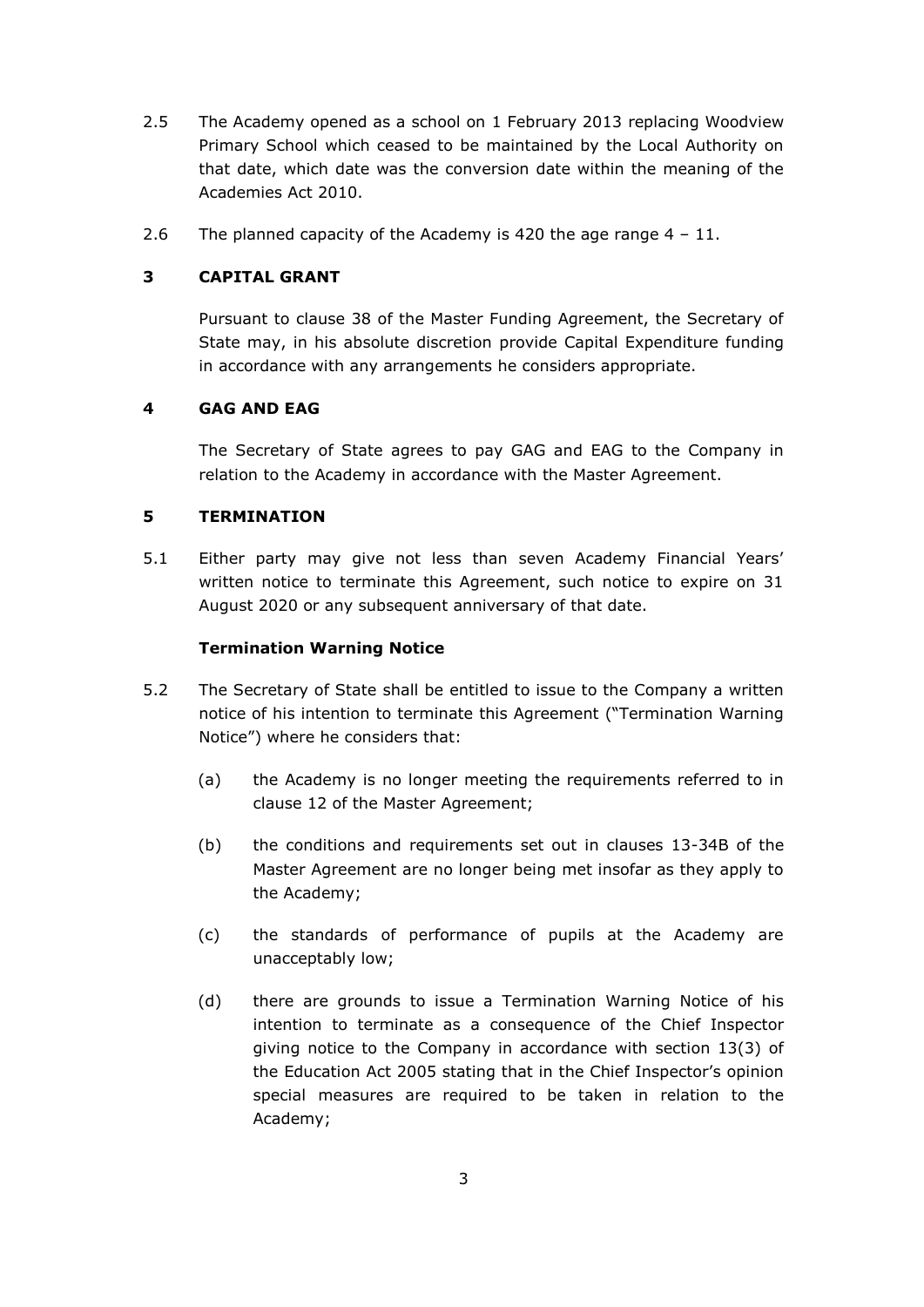- (e) there has been a serious breakdown in the way the Academy is managed or governed;
- (f) the safety of pupils or staff is threatened (whether by breakdown of discipline or otherwise); or
- (g) the Company is otherwise in material breach of the provisions of this Agreement or the Master Agreement.
- 5.3 A Termination Warning Notice issued by the Secretary of State in accordance with clause 5.2 shall specify:
	- (a) reasons for the Secretary of State's issue of the Termination Warning Notice;
	- (b) the remedial measures which the Secretary of State requires the Company to carry out, with associated deadlines, in order to rectify the defaults identified ("Specified Remedial Measures"); and
	- (c) the date by which the Company must respond to the Termination Warning Notice providing its representations with regard thereto or confirm that it accepts and agrees to undertake the Specified Remedial Measures.
- 5.4 The Secretary of State shall consider any response and representations from the Company which are received by the date specified in accordance with clause 5.3(c) and shall confirm whether he considers that:
	- (a) in the light of the Company's representations in response to the Termination Warning Notice, some or all of the Specified Remedial Measures are not required to be implemented (and if so which) and/or the Specified Remedial Measures are being or will be implemented within the specified timeframe; or
	- (b) subject to any further measures he reasonably requires ("Further Remedial Measures") being implemented by a specified date or any evidence he requires being provided, the implementation of such measures has been or will be successfully completed within the specified timeframes; or
	- (c) he is not satisfied that the Company will rectify the defaults identified in the Termination Warning Notice within the specified timeframes. In such circumstances, the Secretary of State may notify the Company of his intention to terminate the Agreement on a specified date.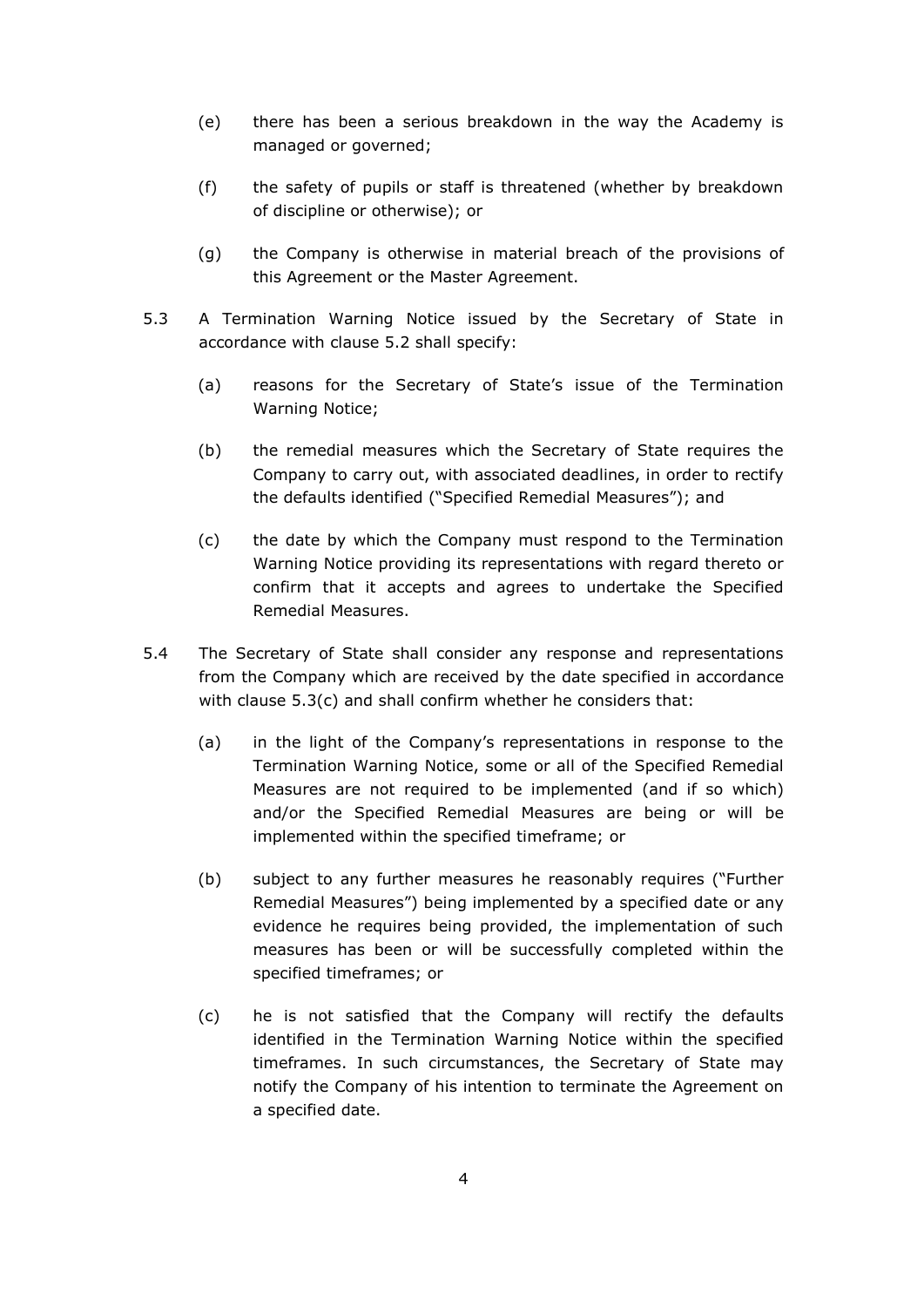- 5.5 The Secretary of State may by notice in writing terminate this Agreement with effect from a specified date in the event that:
	- (a) the Company has not, by the date specified in clause  $5.3(c)$ , responded to the Termination Warning Notice either confirming that it accepts and agrees to undertake the Specified Remedial Measures or providing its representations with regard to the Specified Remedial Measures; or
	- (b) the Company has not carried out the Specified Remedial Measures and/or Further Remedial Measures within the specified timeframes;

provided that having considered any representations made by the Company pursuant to clause  $5.3(c)$ , the Secretary of State remains satisfied that it is appropriate to terminate the Agreement.

# **Termination with Immediate Effect**

5.6 If the Secretary of State has cause to serve a notice on the Company under section 165 of the Education Act 2002 and a determination (from which all rights of appeal have been exhausted) has been made that the Academy shall be struck off the Register of Independent Schools, he may terminate this Agreement by notice in writing to the Company such termination to take effect on the date of the notice.

# **Request to consider termination if the Academy is financially unsustainable**

- 5.7 Subject to the condition in 5.8 below, the Company may by notice in writing request the Secretary of State to terminate this Agreement ("Termination Request Notice") where the Company considers that the Academy is or will be unable to attract sufficient pupils to enable the Academy to be financially sustainable in the foreseeable future, each party recognising that for these purposes the Company will not be required to subsidise the operations of the Academy by diverting the funding available for the operation of other academies and / or free schools operated by the Company.
- 5.8 A Termination Request Notice must be received by the Secretary of State before 31 December in the Academy Financial Year the Company proposes the termination of this agreement shall have effect.
- 5.9 The Termination Request Notice shall set out: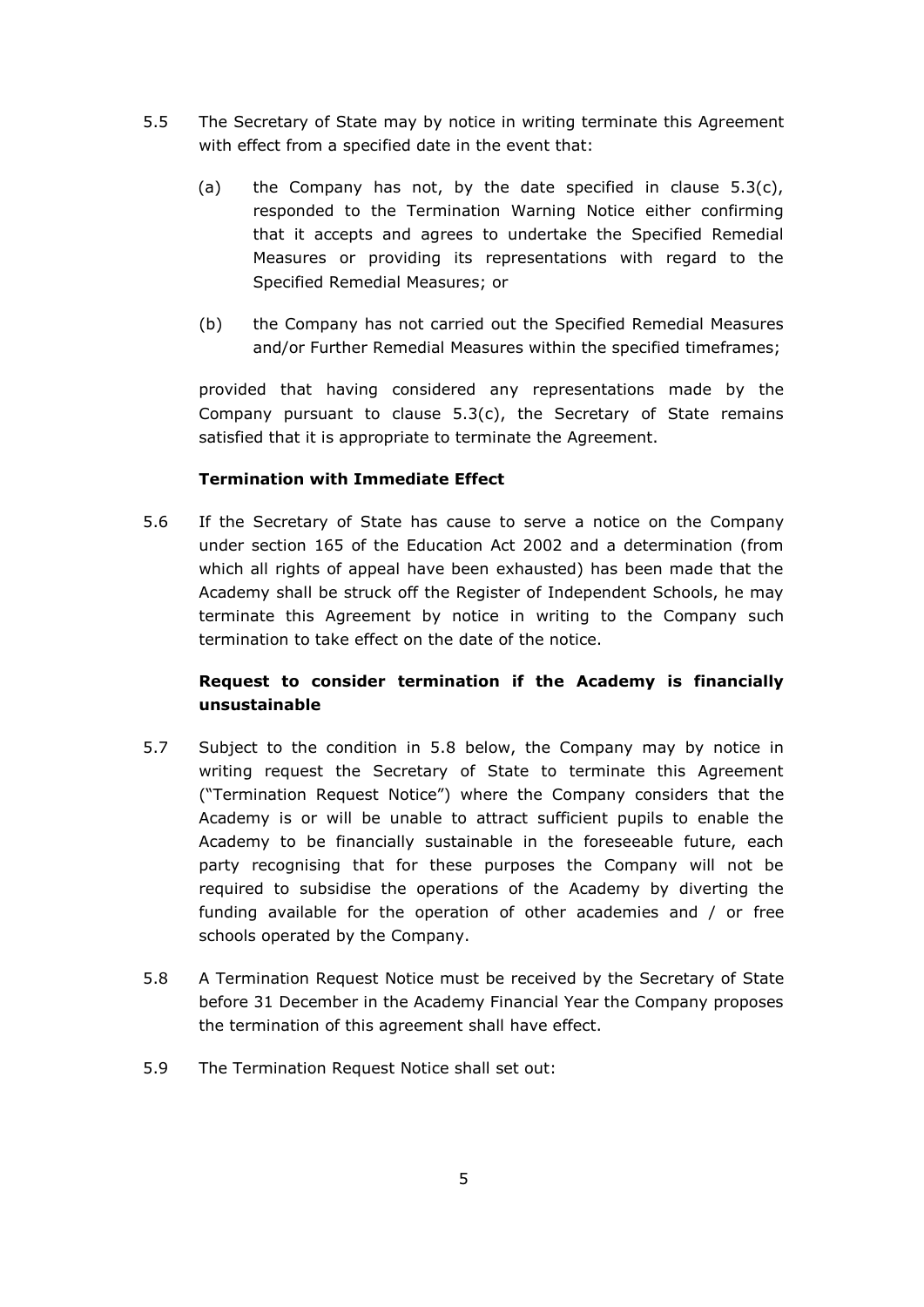- (a) The grounds upon which the Company's opinion that the Academy is or will be unable to attract sufficient pupils to enable the academy to be financially sustainable in the foreseeable future.
- (b) A detailed statement of the steps taken by the Company in response to the circumstances set out in 5.9(a) above.
- 5.10 The Secretary of State shall consider reasonably the representations from the Company set out in a Termination Request Notice and shall by notice in writing to the Company given within six weeks after receipt of the Termination Request Notice confirm whether he considers that:
	- (a) in the light of the Company's representations in its Termination Request Notice, there are measures which the Secretary of State requires the Company to carry out, with associated deadlines for the implementation and review of such measures and the date after which a further Termination Request Notice under 5.7 will be considered by the Secretary of State ; or
	- (b) he is satisfied that the Academy has no reasonable prospect of becoming financially sustainable in the foreseeable future, in which case the Secretary of State will consent to the Company terminating the Agreement on 31 August following the Termination Request Notice or on such other date as the parties may mutually agree and the Company may by notice in writing to the Secretary of State terminate the agreement on that date; or
	- (c) the Academy is or will become financially sustainable in the foreseeable future and the basis for his view. In such circumstances, the Secretary of State will consider a further Termination Request Notice under 5.7 where the Company can demonstrate in that Notice a material change affecting the financial sustainability of the Academy.
- 5.11 Both parties recognise that if a Termination Request Notice is given by the Company they will need to engage in a constructive dialogue about how best to provide education for the pupils at the Academy and undertake to use their respective best endeavours to agree a practical solution to the problem identified by the Termination Request Notice and, if possible, to seek ways in which the financial sustainability of the Academy can be achieved.
- 5.12 If the agreement is terminated in accordance with clause 5.10 the parties shall agree as soon as practical arrangements for the closure of the Academy and the future teaching of the pupils at the Academy.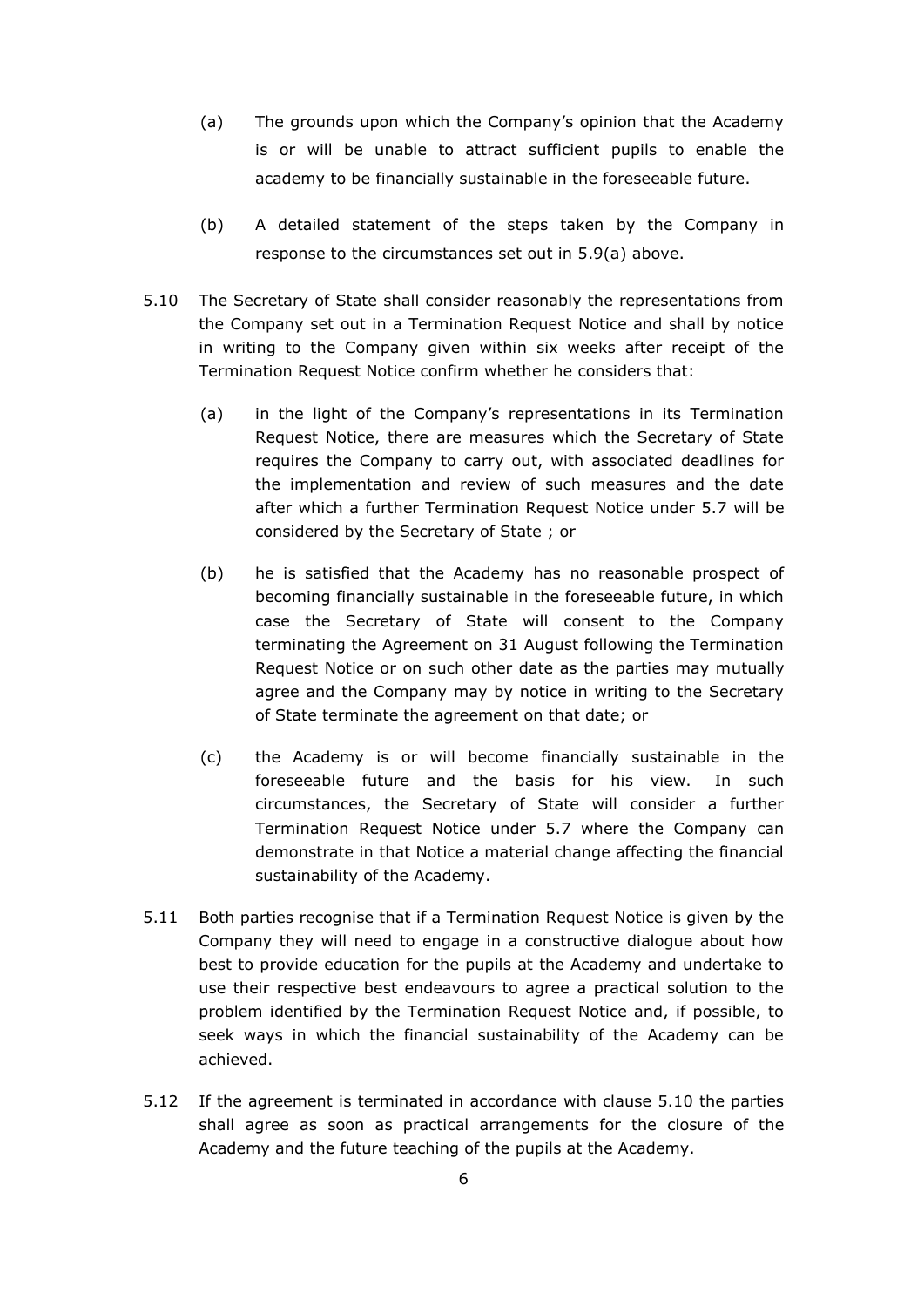### **6 EFFECT OF TERMINATION**

- 6.1 In the event of termination of this Agreement however occurring, the school shall cease to be an Academy within the meaning of Sections 1 and 1A of the Academies Act 2010.
- 6.2 Subject to clauses 6.3 and 6.4, if the Secretary of State terminates this Agreement pursuant to clause 5.1 of this Agreement, the Secretary of State shall indemnify the Company. If the Secretary of State terminates this Agreement otherwise than pursuant to clause 5.1 of this Agreement, the Secretary of State may in his absolute discretion indemnify or (to such extent if any as he may in his absolute discretion consider appropriate) compensate the Company.
- 6.3 The amount of any such indemnity or compensation shall be determined by the Secretary of State having regard to any representations made to him by the Company, and shall be paid at such times and in such manner as the Secretary of State may reasonably think fit.
- 6.4 The categories of expenditure incurred by the Company in consequence of the termination of the Agreement in respect of which the Secretary of State shall (where the Secretary of State terminates this Agreement pursuant to clause 5.1) indemnify the Company and may (where the Secretary of State terminates this Agreement otherwise than pursuant to clause 5.1) in his absolute discretion indemnify or compensate the Company include (but not by way of limitation), staff compensation and redundancy payments, compensation payments in respect of broken contracts, expenses of disposing of assets or adapting them for other purposes, legal and other professional fees, and dissolution expenses.
- 6.5 Subject to clause 6.6, on the termination of this Agreement however occurring, the Company shall in respect of any of its capital assets at the date of termination:
	- (a) promptly transfer a proportion of the assets to a person nominated by the Secretary of State, if the Secretary of State considers that all or some of those assets need to be used for any educational purposes by that nominee. The proportion of the assets to be transferred shall be the same as the proportion of the capital contribution made by the Secretary of State to the original value of those assets, whether that contribution was made on the establishment of the Academy or at a later date; or
	- (b) if the Secretary of State confirms that a transfer under clause 6.5(a) is not required, promptly repay to the Secretary of State a sum equivalent to the percentage of the value of the assets at the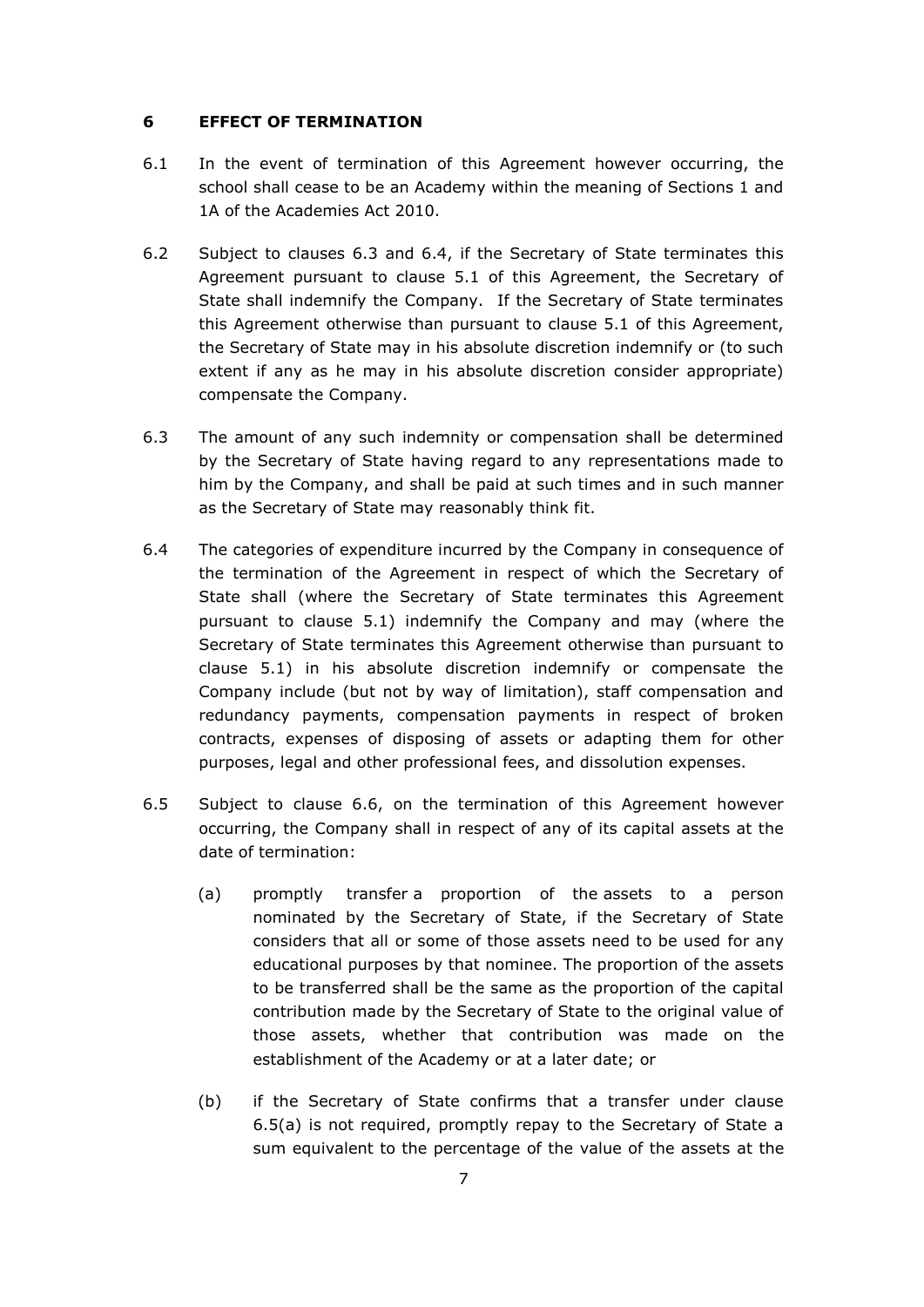date of termination, or, by agreement with the Secretary of State, at the date of subsequent disposal of those assets. Such percentage to be the same as the percentage of the capital contribution made by the Secretary of State to the original value of those assets, whether that contribution was made on the establishment of the Academy or later.

- 6.6 The Secretary of State may waive in whole or in part the repayment due under clause 6.5(b) if:
	- (a) the Company obtains his permission to invest the proceeds of sale for its charitable objects; or
	- (b) the Secretary of State directs all or part of the repayment to be paid to the LA.
- 6.7 The sale or disposal by other means of publicly funded land held for the purposes of an Academy is now governed by Part 3 of Schedule 1 to the Academies Act 2010.

# **LAND**

# **Restrictions on Land transfer**

- 6A Recognising that they are or will be receiving publicly funded land at nil consideration (which for the purposes of this transaction shall include leases granted at a peppercorn rent) the Company:
	- (a) shall, within 28 days from the transfer to it of the Land, apply to the Land Registry for a restriction in the proprietorship register of the Company's registered leasehold title (under section 43(1)(a) of the Land Registration Act 2002 in Form RX1 as prescribed by Rule 91 and Schedule 4 of the Land Registration Rules 2003) in the following terms:

*No disposition of the registered estate by the proprietor of the registered estate is to be registered without a written consent signed by the Secretary of State for Education, of Sanctuary Buildings, Great Smith Street, London SW1P 3BT*

- (b) shall take any further steps required to ensure that the restriction referred to in clause 6A(a) is entered on the proprietorship register,
- (c) shall provide the Secretary of State with confirmation of the entry of the restriction referred to in clause 6A(a) as soon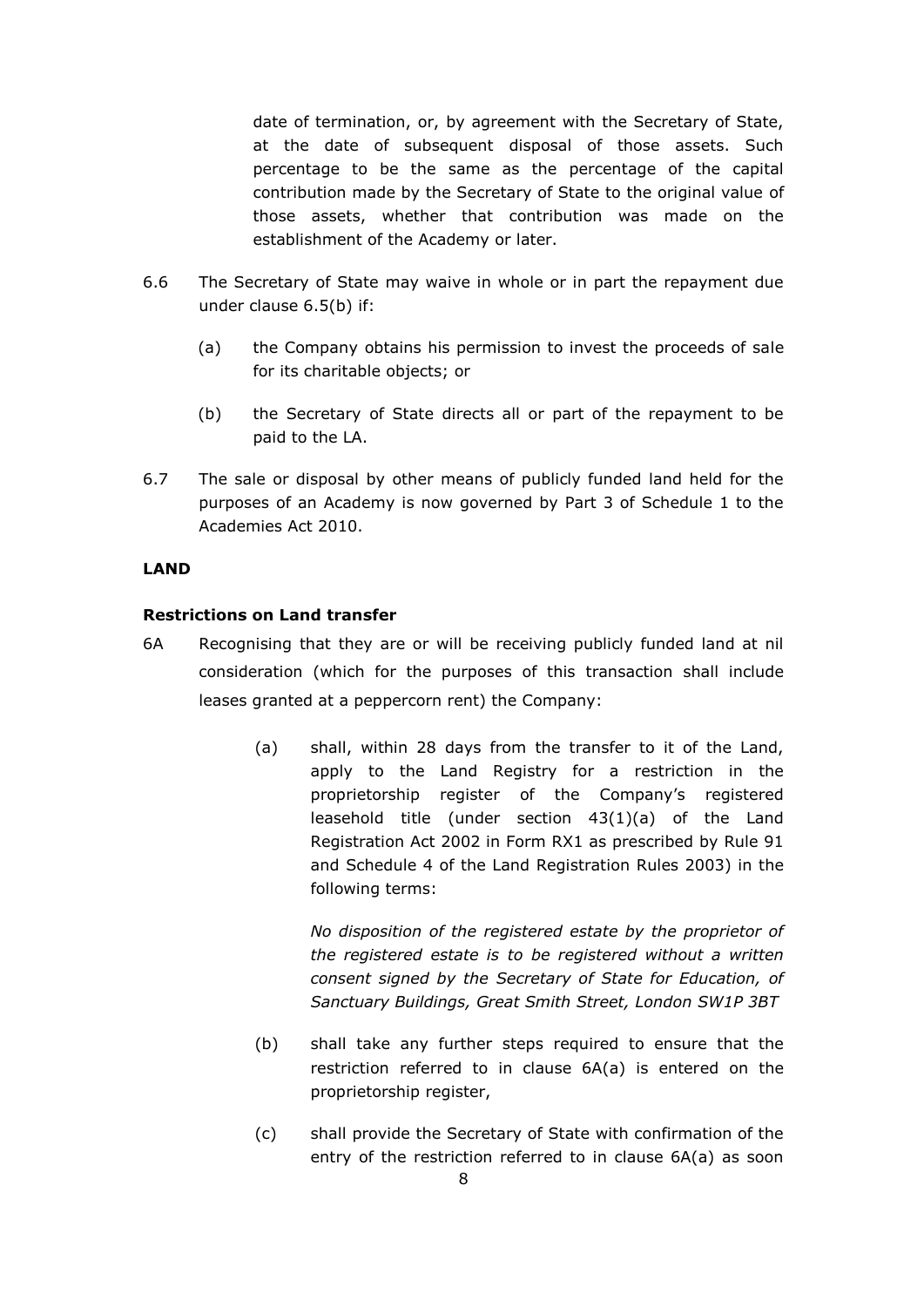as practicable after it receives notification from the Land Registry,

- (d) in the event that it has not registered the restriction referred to in clause 6A(a), hereby consents to the entering of the restriction referred to in 6A(a) in the register by the Secretary of State (under s. 43(1)(b) of the Land Registration Act 2002),
- (e) shall not, without the consent of the Secretary of State, apply to dis-apply, modify or remove (by cancellation or otherwise) a restriction entered in accordance with clause 6A(a) or 6A(d) above, whether by itself, a holding company, a subsidiary company, or a receiver, administrator or liquidator acting in the name of the Company.

### **7 ANNEXES**

The Annexes to this Agreement form part of and are incorporated into this Agreement.

#### **8 THE MASTER AGREEMENT**

Except as expressly provided in this Agreement the Master Agreement shall continue in full force and effect.

### **9 GENERAL**

- 9.1 This Agreement shall not be assignable by the Company.
- 9.2 No delay, neglect or forbearance on the part of the Secretary of State in enforcing (in whole or in part) any provision of this Agreement or in exercising (in whole or in part) any right or remedy conferred on him by this Agreement shall be or be deemed to be a waiver of such provision or right or remedy or a waiver of any other provision or right or remedy or shall in any way prejudice any right or remedy of the Secretary of State under this Agreement or shall amount to an election not to enforce such provision or exercise such right or remedy (including, for the avoidance of doubt, any right to terminate this Agreement). No single or partial exercise of such right or remedy shall preclude or restrict the further exercise of that or any other right or remedy.
- 9.3 Termination of this agreement, for any reason, shall not affect the accrued rights, remedies, obligations or liabilities of the parties existing at termination.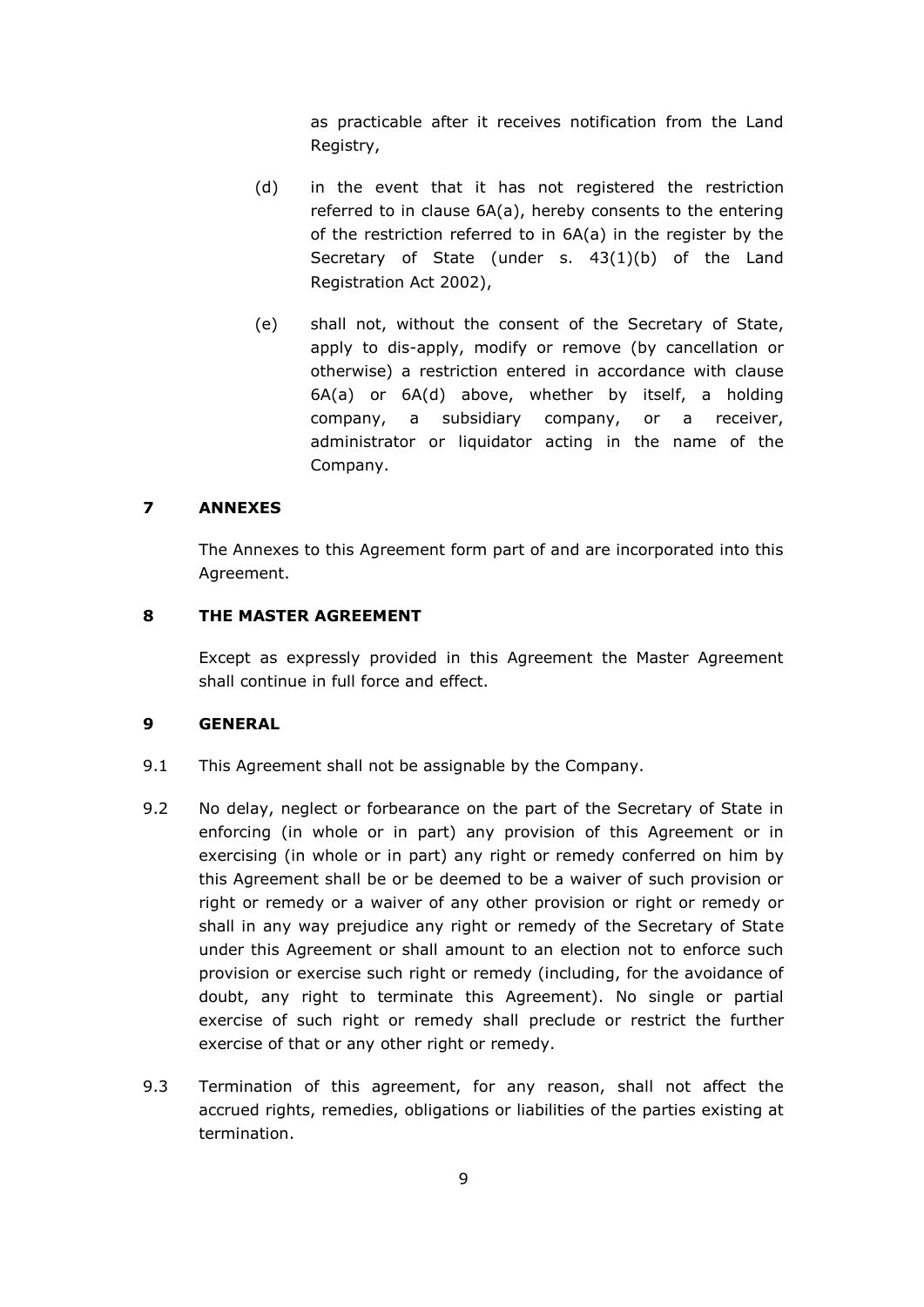- 9.4 This deed may be executed in any number of counterparts, each of which when executed and delivered shall constitute a duplicate original, but all the counterparts shall together constitute the one agreement.
- 9.5 This Agreement and any dispute or claim arising out of or in connection with it or its subject matter or formation (including non-contractual disputes or claims) shall be governed by and construed in accordance with the law of England and Wales.
- 9.6 The parties irrevocably agree that the courts of England and Wales shall have exclusive jurisdiction to settle any dispute or claim that arises out of or in connection with this agreement or its subject matter or formation (including non-contractual disputes or claims).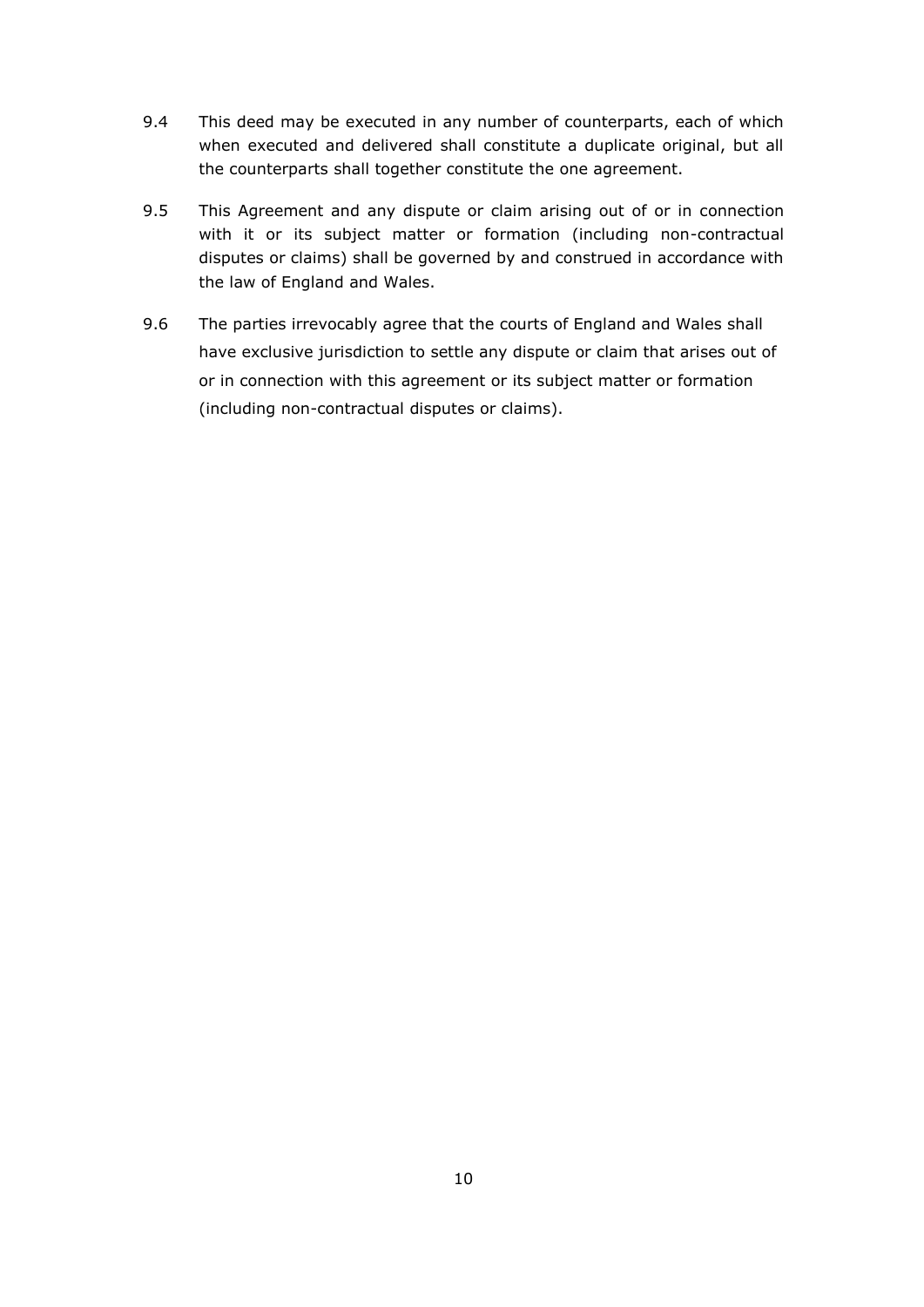# **ANNEXES TO THIS SUPPLEMENTAL AGREEMENT**

Requirements for the Admission for pupils at the Annex 1 Academy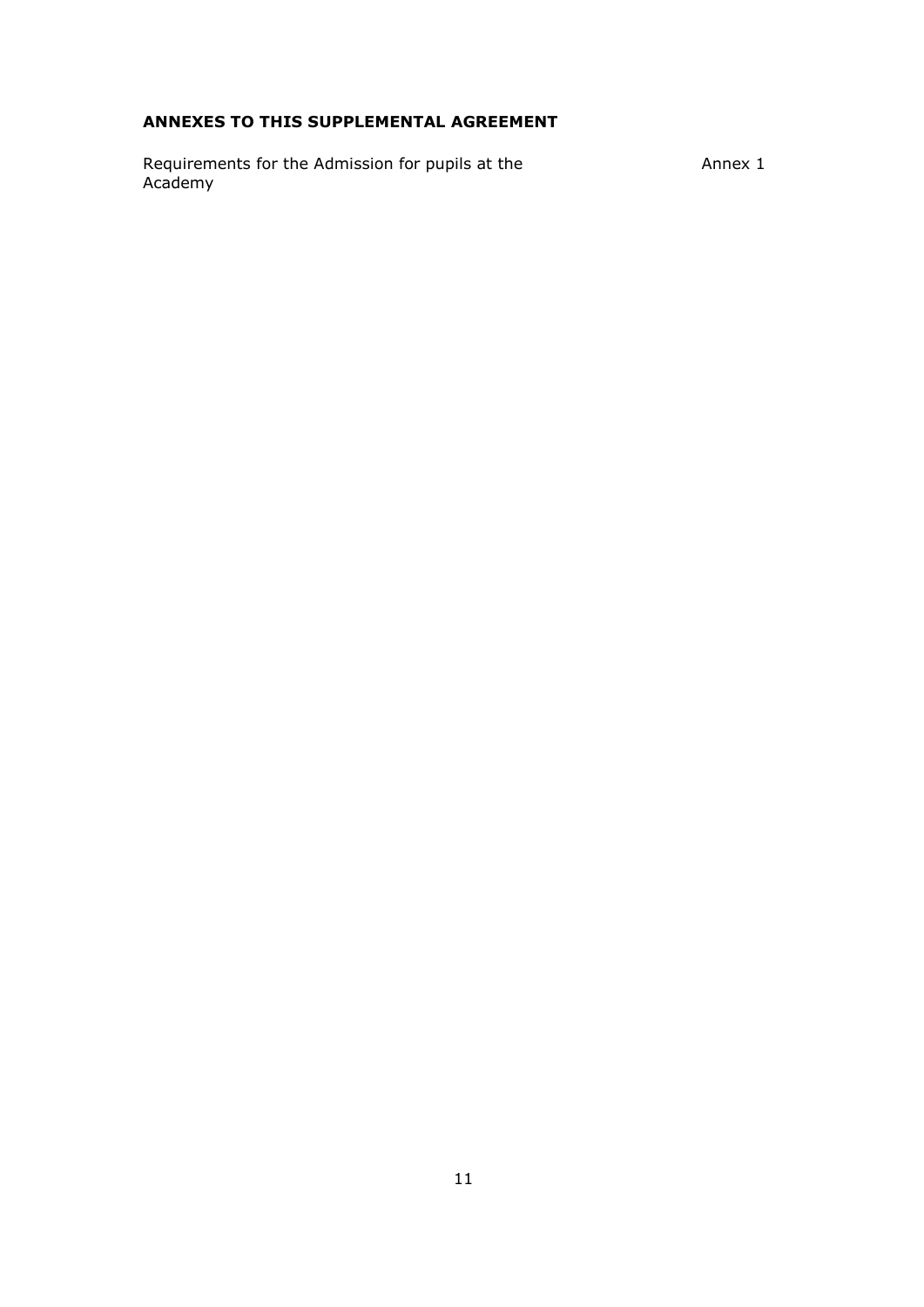# **Annex 1**

### **REQUIREMENTS FOR THE ADMISSION OF PUPILS TO THE ACADEMY**

#### **GENERAL**

- 1. This annex may be amended in writing at any time by agreement between the Secretary of State and the Company.
- 2. Except as provided in paragraphs 2A to 2B below the Company will act in accordance with, and will ensure that an Independent Appeal Panel is trained to act in accordance with, all relevant provisions of the School Admissions Code, and the School Admission Appeals Code published by the Department for Education ("the Codes") as they apply at any given time to maintained schools and with equalities law and the law on admissions as they apply to maintained schools. For this purpose, reference in the Codes or legislation to "admission authorities" shall be deemed to be references to the Company.
- 2A The Company is permitted to determine admission arrangements (subject to consultation in accordance with the School Admissions Code) that give priority for admission (but not above looked after children and previously looked after children<sup>1</sup>) to other children attracting the pupil premium, including the service premium ('the pupil premium admission criterion'). Where a Company exercises this freedom it will provide information in its admission arrangements of eligibility for the premiums.
- 2B For the purposes of applying the pupil premium admission criterion only, sections 1.9(f) and 2.4(a) of the School Admissions Code do not apply insofar as they prevent admission authorities from giving priority to children according to the financial or occupational status of parents or using supplementary forms that ask for:
	- any personal details about their financial status; or
	- whether parents are serving in the armed forces (of any nation), stationed in England, and exercising parental care and responsibility for the child in question.
- 3. Notwithstanding the generality of paragraph 2 of this Annex, the Company will participate in the co-ordinated admission arrangements operated by the Local Authority (LA) and the local Fair Access Protocol.
- 4. Notwithstanding any provision in this Annex, the Secretary of State may:
	- (a) direct the Company to admit a named pupil to the Academy on application from an LA. This will include complying with a School Attendance Order<sup>2</sup>. Before doing so the Secretary of State will consult

 $\overline{a}$ 

<sup>&</sup>lt;sup>1</sup> As defined in the School Admissions Code.

 $2$  Local authorities are able to issue school attendance orders if a child is not attending school. These are legally binding upon parents. Such an order might,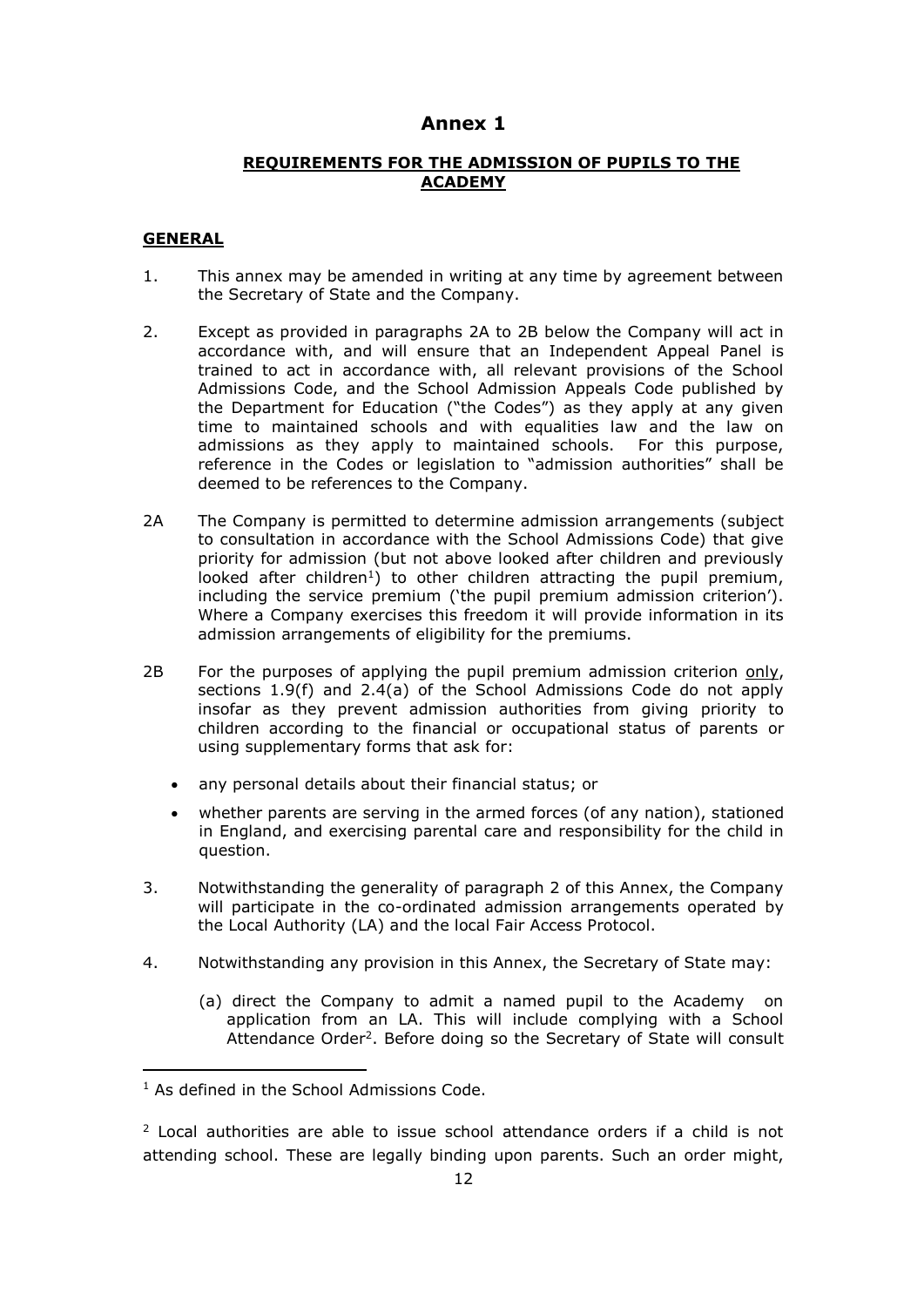the Company;

- (b) direct the Company to admit a named pupil to the Academy if the Company has failed to act in accordance with this Annex or has otherwise failed to comply with applicable admissions and equalities legislation or the provisions of the Codes;
- (c) direct the Company to amend its admission arrangements where they fail to comply with the School Admissions Code or the School Admission Appeals Code.
- 5. The Company shall ensure that parents and 'relevant children<sup>3</sup>' will have the right of appeal to an Independent Appeal Panel if they are dissatisfied with an admission decision of the Company. The Independent Appeal Panel will be independent of the Company. The arrangements for appeals will comply with the School Admission Appeals Code published by the Department for Education as it applies to Foundation and Voluntary Aided schools. The determination of the appeal panel is binding on all parties.

### **Relevant Area**

- 6. Subject to paragraph 7, the meaning of "Relevant Area" for the purposes of consultation requirements in relation to admission arrangements is that determined by the local authority for maintained schools in the area in accordance with the Education (Relevant Areas for Consultation on Admission Arrangements) Regulations 1999.
- 7. If the Company does not consider the relevant area determined by the local authority for the maintained schools in the area to be appropriate, it must apply to the Secretary of State by 1 August for a determination of the appropriate relevant area for the Academy, setting out the reasons for this view. The Secretary of State will consult the Company and the LA in which the Academy is situated in reaching a decision.

#### **Requirement to admit pupils**

8. Pupils on roll in any predecessor maintained or independent school will transfer automatically to the Academy on opening. All children already offered a place at any predecessor school will be admitted.

for instance, be appropriate where a child has a place at an Academy but his/her parents are refusing to send him/her to school. The order will require a parent to ensure his/her child attends a specified school.

3 relevant children' means:

-

a) in the case of appeals for entry to a sixth form, the child, and;

b) in any other case, children who are above compulsory school age, or will be above compulsory school age by the time they start to receive education at the school.